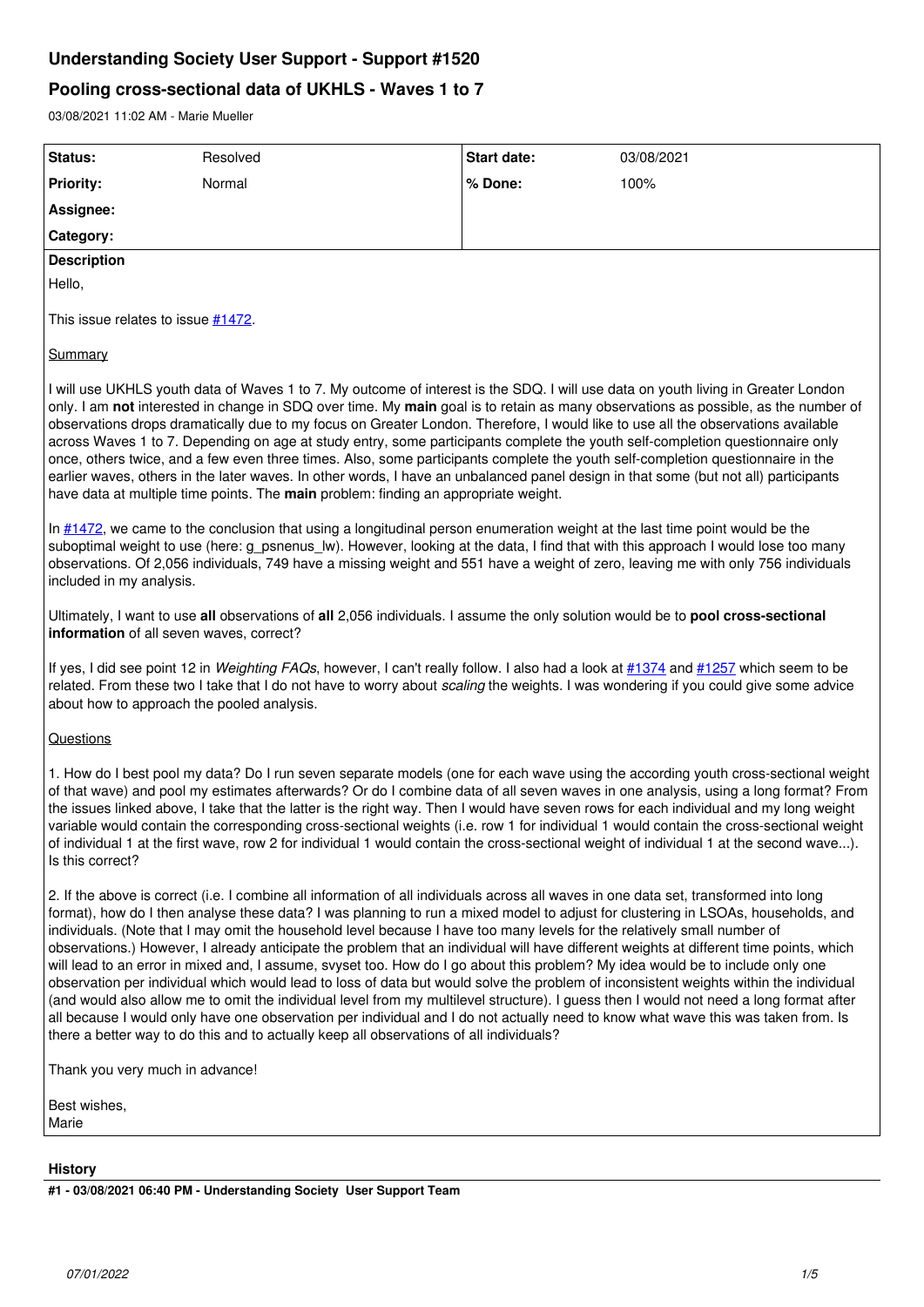## *- Status changed from New to In Progress*

*- Assignee set to Olena Kaminska*

*- % Done changed from 0 to 10*

Many thanks for your enquiry. The Understanding Society team is looking into it and we will get back to you as soon as we can.

We aim to respond to simple queries within 48 hours and more complex issues within 7 working days. While we will aim to keep to this response times due to the current coronavirus (COVID-19) related situation it may take us longer to respond.

Best wishes, Understanding Society User Support Team

## **#2 - 03/08/2021 06:41 PM - Understanding Society User Support Team**

*- Private changed from Yes to No*

## **#3 - 03/09/2021 10:22 AM - Olena Kaminska**

Marie,

Thank you. Your problem is not about weights or even data structure but with the definition of the population that you want to study. Once you define your population - other questions will be easy to answer. I will give you an example.

Let's say you want to study 12 year olds. You can then pool all 12 year olds we have in UKHLS. This way you will have dataset comprising of 12 year olds from different waves. At each wave weighted 12 year olds represent the 12 year old population in that year. So you can have many 'samples' of these 12 year olds from different waves and you could just put them together and analyse them in one model.

The weight choice here is straightforward:

- if all the information comes from the concurrent wave when they are 12 - use cross-sectional weight;

- if some information comes from earlier (or later) waves than you have to use longitudinal weight corresponding to the last wave that the information comes from;

- scaling may be useful especially if you go back to BHPS data and use it together with UKHLS data - otherwise some years will have a large impact on your estimates (if you don't care though that you have 10 times more 12 year olds from 2000s than from 1990s then you don't need any scaling). - the weight choice for each subsample of 12 year olds follows simple rules described in FAQs. To combine you just put these samples together and give the chosen weight to respondents.

Note, I would recommend to use one person once if you are interested in people as described in the example above. Pooling multiple observations per person is useful when you want to study change - i.e. events, not people.

Hope this helps, Olena

## **#4 - 03/09/2021 03:36 PM - Marie Mueller**

Dear Olena,

Thank you very much for your rapid and detailed reply.

I will use the UKHLS youth data. My population of interest is **10- to 15-year-olds.** Some individuals have multiple observations. This depends on their age at study entry, determining how often in Waves 1 to 7, they are categorised as 'youth' (i.e. are between 10 and 15 years old). Also, some individuals are 'youth' at earlier waves, others at later waves, again depending on their age at study entry. Due to my focus on Greater London, my sample is small to begin with. **So my main aim is to retain as many observations as possible in my model, ideally all observations of all individuals across Waves 1–7.**

#### Approach 1

My first approach was to use the longitudinal person enumeration weight of the last time point (here Wave 7). This resulted in a loss of too many observations – so I will not take this approach.

#### Approach 2

My second approach would be to pool the data of all waves. However, because those individuals with multiple observations will have different weights at different waves, I would not be able to just combine all the data and run a mixed model. You suggested I should only use one observation per individual. However, I was wondering how to select one out of multiple observations for one individual? **For example, if one individual was 'youth' at Waves 1, 2, and 3 (at ages 10, 12, and 14 years), which of these observations would I choose?**

#### Approach 3

A third approach would be to look at age groups 10, 11, 12, 13, 14, and 15 separately (i.e. run six separate models). Some individuals (those with multiple observations across waves) would then appear in more than one of these models. The sample size in each of these models would be quite small, which is why I would prefer to use all observations across all ages in one model. However, if running separate models was the best approach, then I would – for the age 12 analysis – combine the data of all 12-year-olds across waves into one dataset and each individual would be given the cross-sectional weight of the wave at which their observation was measured (i.e. the wave at which they were 12 years old), correct? **So it would be okay to mix cross-sectional weights of different waves in one model?**

#### Summary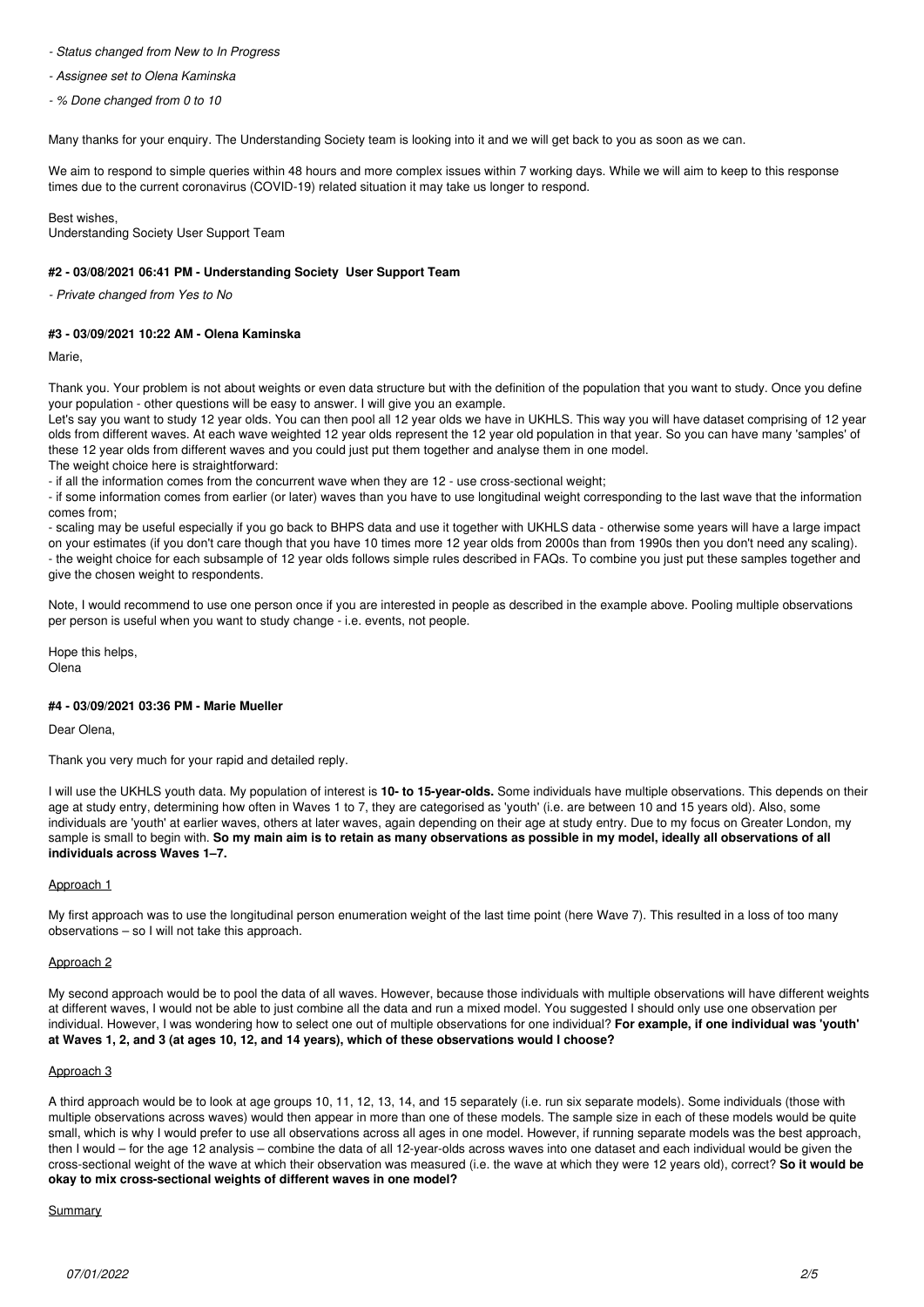To summarise, my population are 10- to 15-year-olds; some have multiple observations. I need to retain as many observations as possible in my model(s) because I am working with a very small sample due to my focus on Greater London. I am not interested in change over time but would be happy to use multiple observations per individual if that meant I could retain more observations.

So I guess my main question is: **What is the best approach to retain as many observations as possible in my model(s)?**

Thanks very much in advance!

Marie

## **#5 - 03/09/2021 03:54 PM - Olena Kaminska**

Marie,

Your analysis as you describe is only legitimate if you study something time variant - something that changes with time. In this situation you indeed may have 5 different values per person over 5 waves (e.g. attitudes). If you are studying something time invariant (e.g. eye colour) then this approach is statistically wrong and violates iid assumption.

Before I can answer weighting question you need to decide on what you study (i.e. your superpopulation) and let me know.

Thanks, Olena

## **#6 - 03/09/2021 04:15 PM - Marie Mueller**

Dear Olena,

I will try to describe my problem/issue in a different way:

- My study population is young adolescents here 10- to 15-year olds.
- I am interested in all ages 10 to 15 years (but not in change over time).
- My outcomes were measured at Waves 1, 3, 5, and 7.
- I could select one wave and run a cross-sectional analysis using the cross-sectional youth weight.
- However, I would like to use data of all four waves 1, 3, 5, and 7 to increase my sample size.
- Some individuals have data at multiple waves, which seems to make pooling a bit more complicated.

## **How do I best approach these data (without losing too many observations)?**

I hope this is a bit clearer?

Thanks very much!

Marie

## **#7 - 03/12/2021 11:41 AM - Marie Mueller**

Dear Olena,

To make it (hopefully) even clearer:

- My outcomes are measured at waves 1, 3, 5, and 7
- In every wave, I have a snapshot of youth at the age of 10 to 15 years
- This means that I have four snapshots of interest for my analysis
- In theory, if every individual would only appear in one of these snapshots, I could pool the data of all four snapshots (using cross-sectional weights)
- However, this is not the case: some individuals appear in more than one snapshot
- Therefore, pooling data and using cross-sectional weights is not possible (because some individuals would have different weights at different waves)

I see three possible solutions for my problem and am wondering which one would be most valid (or if you could suggest a better, more valid approach that I am missing):

- 1. I could use data of **one** wave only (i.e., wave 1, 3, 5, **or** 7). The problem: the sample size would be (too) small.
- 2. I could use data of **all** four waves (i.e., wave 1, 3, 5, **and** 7). The problem: some individuals would appear more than once (as described above), and I would need to select only one observation per individual. I am not sure this is a valid approach/how to decide which observation to select.
- 3. I could use data of **all** four waves (i.e., wave 1, 3, 5, **and** 7) and run six separate models, one for each age 10, 11, 12, 13, 14, and 15 years. Then every individual would only appear once (if at all) in each model, and I could make statements about separate age groups. The problems: I would have a large number of models. Further, I didn't have initial hypotheses justifying this approach (i.e., looking at every age separately). Finally, the sample size in each model would probably be too small.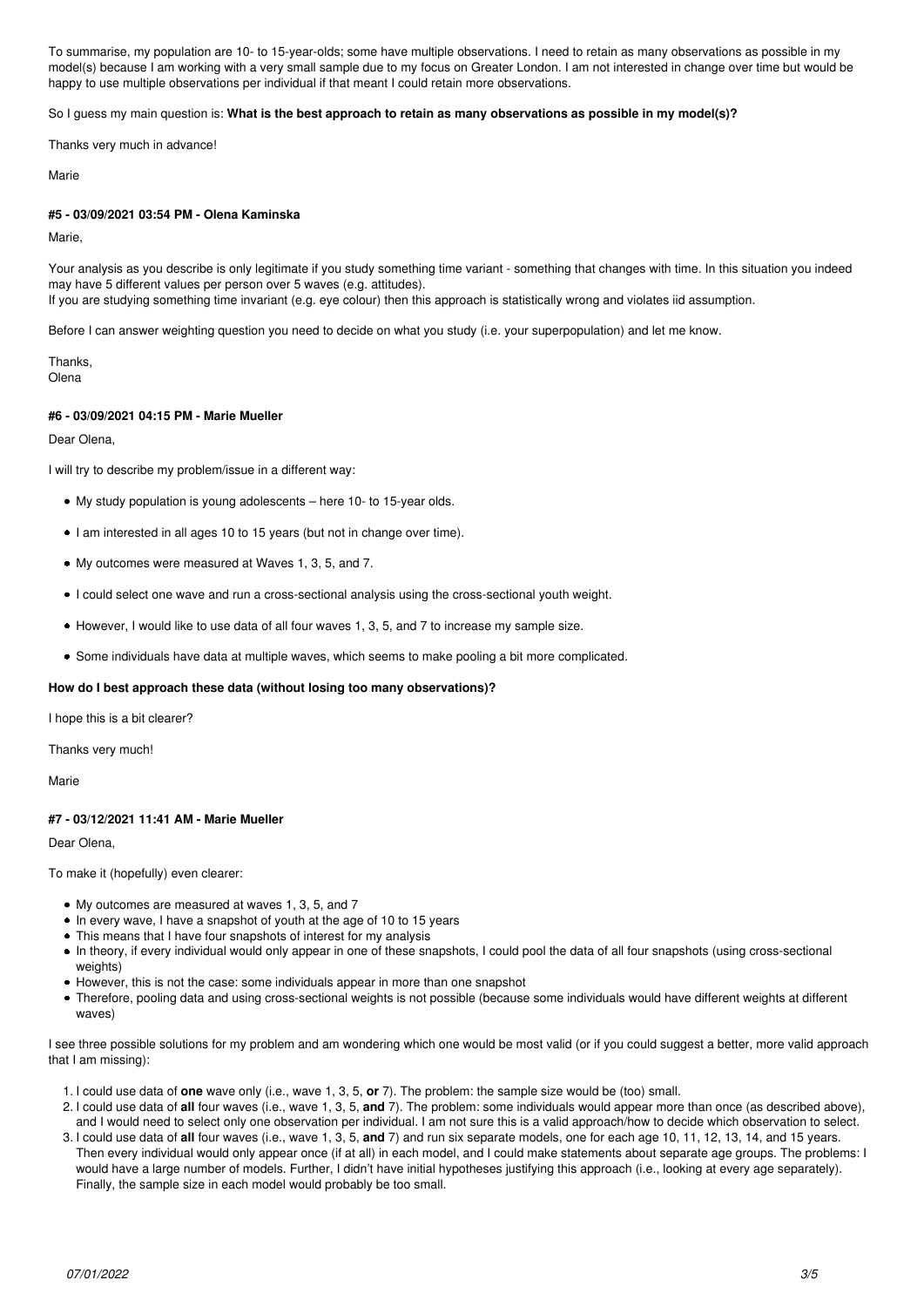Note: In all three approaches, I would use a pooling approach (using cross-sectional weights).

I hope my problem is clearer now, but please let me know if not.

Thank you very much for all your help and apologies for so many (long) posts from my side.

Best wishes, Marie

#### **#8 - 03/15/2021 09:40 AM - Olena Kaminska**

*- Assignee changed from Olena Kaminska to Alita Nandi*

#### **#9 - 03/15/2021 12:23 PM - Understanding Society User Support Team**

*- % Done changed from 10 to 50*

#### Hello Marie,

You are right (1) will result in small sample sizes and there are no avaialble weights to use with approach (2).

You could do (3), or estimate one model with data pooled from across all 6 waves: as individuals are likely to give different responses across waves as their life circumstances change (including age), you could pool the waves and estimate multivariate models where you control for different aspects of their lives that are changing including age. In these cases use cross-sectional weights. Here you are assuming that the individuals who appear more than once are different individuals where their past does not matter, or to the extent it does it is accounted for by the variables included. Alternatively, you could include information about their past explicitly in the model - in this case you should use longitudinal weights.

The remit of this forum is to advise you on aspects about the survey, the data and the appropriate weights to use for the analysis you would like to conduct. But the choice of analysis method is yours as it depends on your research question, what assumptions you are ok to make etc. Hope this helps.

#### **#10 - 03/15/2021 12:23 PM - Understanding Society User Support Team**

*- Status changed from In Progress to Feedback*

## **#11 - 03/15/2021 01:24 PM - Marie Mueller**

Dear Alita,

Thank you very much for your quick and very helpful reply. Yes, of course, I understand that I need to make my own choices. I just wanted to make sure that I understand the data structure and the weights correctly and that I draw the right conclusions. Please accept my apologies if I did not make this clear in my previous posts.

Thank you very much for your suggestion for how to pool the data. If I understand correctly, you suggest that I could ignore the clustering of data in the individual (which would solve the problem that some individuals would have more than one weight). I did not consider this option before because I thought adjusting for dependence of observations was crucial for the accurate calculation of standard errors. I will consider this option now.

As for pooling in general, it sounds straightforward: prepare all the waves and combine them into long format where the seven (or rather four, as my outcomes are only measured at waves 1, 3, 5, and 7) cross-sectional youth weights will be combined into one weight variable (i.e. into one column). Then use these data in my mixed model (ignoring the individual level).

Thank you very much once again for your help!

Best wishes, Marie

#### **#12 - 03/15/2021 02:45 PM - Understanding Society User Support Team**

*- Assignee changed from Alita Nandi to Olena Kaminska*

About clustering on individuals: If you pool data across waves of this data, you are right the error is not independently distributed as the same person may appear more than once. So, you should account for both the clustering due to design (primary sampling unit) and multiple observations for the same individual (psu & pidp). My understanding is that once you account for clustering of error due to PSU, the additional clustering of individuals is minimal and could be ignored. I will assign this to Olena for her views on this.

If you are using Stata use SVY suite of commands to tell Stata that the data is from a sample that is clustered and stratified: the variables for these are PSU STRATA in the XWAVEDAT file.

About data structuring - yes that is the correct method. Just remember that the names of the cross-sectional weights are different across waves as the samples included are different, so you will need to create a new weight variable which equals the youth cross-sectional weight variable from that wave.

#### **#13 - 03/15/2021 03:58 PM - Marie Mueller**